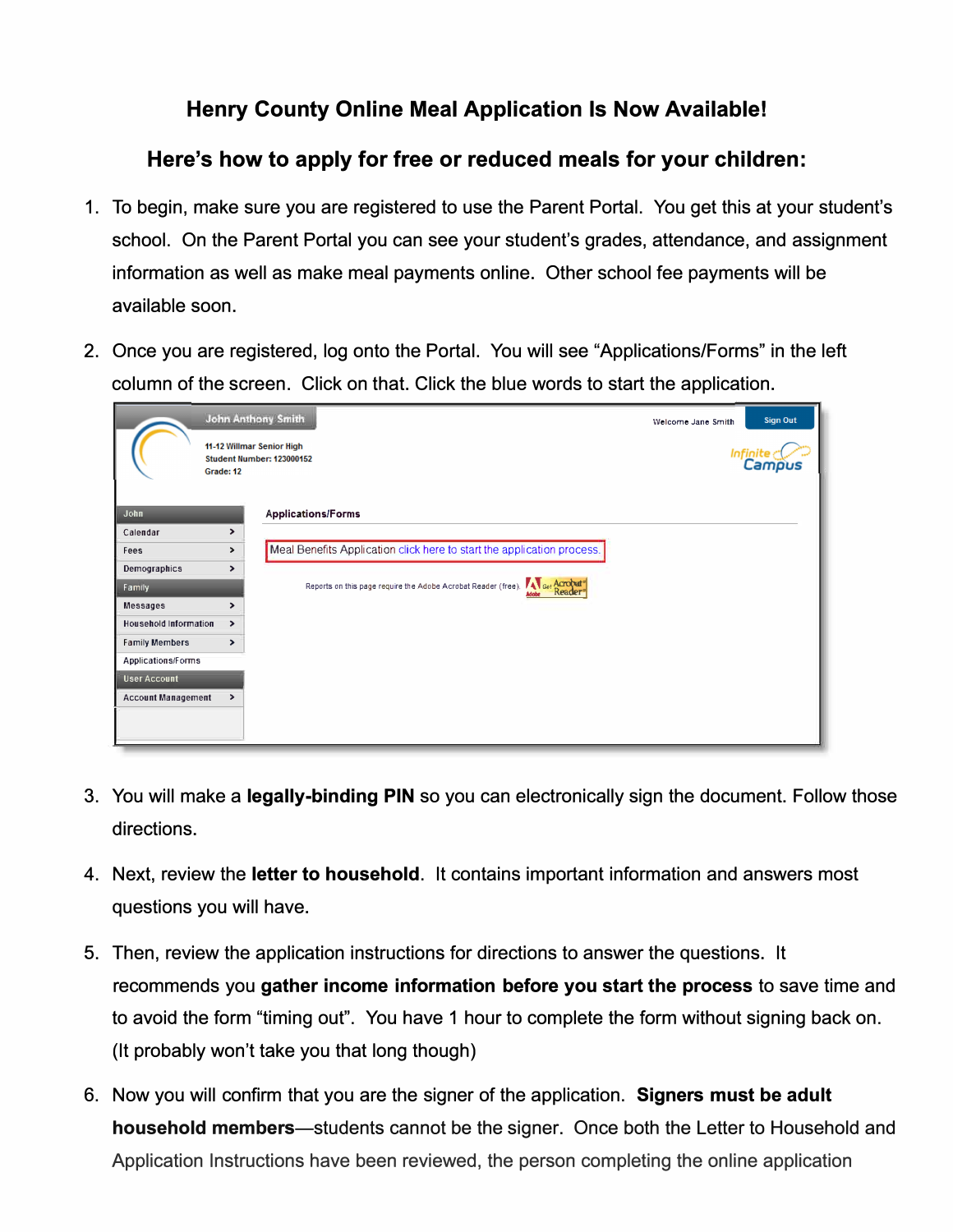must confirm their identity as the application signer. If the identity information is correct, select the **Next** button.

- 7. The application signer must **confirm all people living within their household.** Mark the checkbox next to the name of each person within your household. Once all members have been marked, select the **Next** button.
	- $\triangleright$  If a person is listed that should not be considered a household member, do not mark the checkbox next to their name. This does not remove them from the household within Campus, but does exclude them from the application.
	- $\triangleright$  In order to complete the remaining steps of the application process, it is critical Household members are identified.
	- $\triangleright$  If a household member does not appear in the list, you can manually add them. This often occurs when someone has just moved into the household or the person filling out the application does not have access to a specific family member within the Portal.
- 8. Once household members have been identified, the application signer is asked whether any household members receive **SNAP, TANF or FDPIR benefits.** Click Yes or no. If you click "no" you will go on to the next step. If you say yes you will be prompted to enter the benefit case number. **You must provide this number** as we cannot get it for you. If you do not have it you must contact your caseworker for it.
- 9. Next you **confirm child household members.** Click the box next to their name(s).

| Name |                               | Gender | <b>DOB</b> | School                | Grade | <b>Benefits</b>      |
|------|-------------------------------|--------|------------|-----------------------|-------|----------------------|
|      | Smith, James John (Signer)    | is.    |            |                       |       | 12345678910112313141 |
|      | Example, Parent (Manual Add)  |        |            |                       |       |                      |
|      | Example, Student (Manual Add) |        | 1/1/1996   | Willmar Middle School | 08    |                      |
|      | Smith, Jane Marie             |        |            |                       |       |                      |
|      | Smith, John Anthony           | M.     | 01/01/1995 | Willmar Senior High   | 12    |                      |
|      | Smith, Susie Marie            | F.     | 04/01/2011 |                       |       |                      |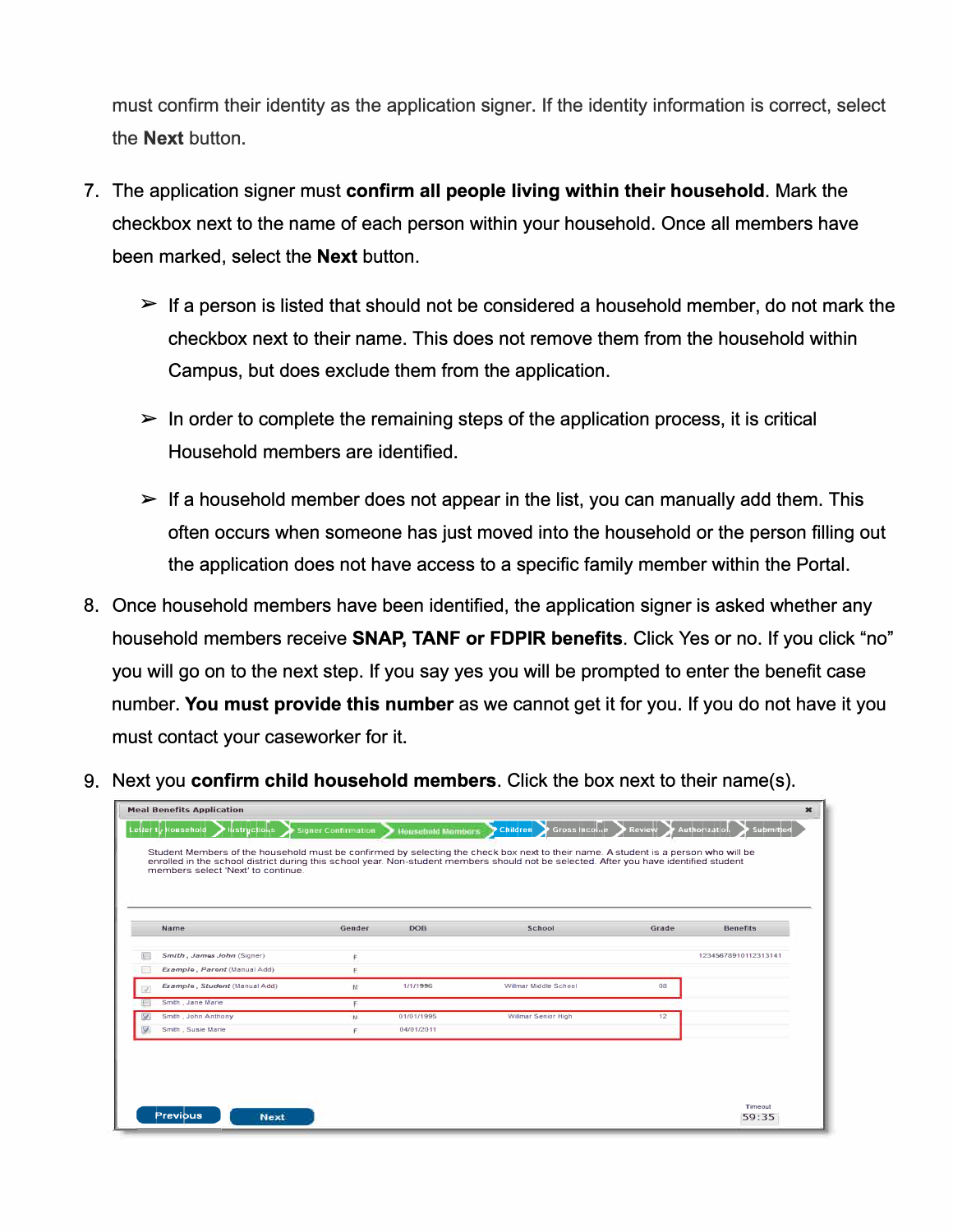- 1 O.Are any of the children **foster children?** If not click no and it will go to the next screen. If yes provide the requested information.
- 11. Is any child **Homeless, Runaway, Migrant or Head Start?** Answer the question for this box.
- 12. Now you **enter any household income next to the person that earns it.** If a household member does not have any income check the "no income" box. Remember, it asks for **gross income** which is before any taxes or deductions are taken out. Click next when finished.

| <b>Meal Benefits Application</b>                                                                                                                                                                                                                                                                                                                                                                                                                           |                            |            |                   |                                 |                          |                            |
|------------------------------------------------------------------------------------------------------------------------------------------------------------------------------------------------------------------------------------------------------------------------------------------------------------------------------------------------------------------------------------------------------------------------------------------------------------|----------------------------|------------|-------------------|---------------------------------|--------------------------|----------------------------|
| Letter to Household<br><b>Instructions</b>                                                                                                                                                                                                                                                                                                                                                                                                                 | <b>Signer Confirmation</b> |            | Household Members | Children<br><b>Gross Income</b> | Review                   | Submitted<br>holistinonluA |
| If a Student Indicator has been selected for every student, income information is not required. Providing your income information may help<br>with the district verification process. For each Adult Household Member listed, report total income for each source in whole dollars only. If<br>they do not receive income from any source, write '0'. If you enter '0' or leave any fields blank, you are certifying that there is no income to<br>report. |                            |            |                   |                                 |                          |                            |
| <b>Name</b>                                                                                                                                                                                                                                                                                                                                                                                                                                                | Gender                     | <b>DOB</b> | No Income         | <b>Add Income</b>               | <b>Student Indicator</b> | <b>Total Income</b>        |
| Hon-Student Household Members                                                                                                                                                                                                                                                                                                                                                                                                                              |                            |            |                   |                                 |                          |                            |
| Smith, Rabert (Signer)                                                                                                                                                                                                                                                                                                                                                                                                                                     | M                          |            |                   | Add Income                      |                          |                            |
| Smith . Alexandra                                                                                                                                                                                                                                                                                                                                                                                                                                          | Е                          | 11/10/1994 | $\mathcal{J}$     | Add Income                      |                          |                            |
| Student Household Members                                                                                                                                                                                                                                                                                                                                                                                                                                  |                            |            |                   |                                 |                          |                            |
|                                                                                                                                                                                                                                                                                                                                                                                                                                                            | É.                         | 03/09/2000 |                   | <b>Edit Income</b>              | Fosler                   | \$10.00 (Monthly)          |

- 13. At this point you **review the information** you have submitted to verify accuracy. Please check carefully to make sure you entered all information accurately. You can go back if you need to correct errors.
- 14. Now you follow the directions to **authorize the Household Application.** This is a 4 step process that provides the last information that is needed to process the application. Please read this section carefully and answer the questions. You **must** provide your last 4 digits of your social security number to finish the application. All information is kept secure and private. Also, if you wish, you may authorize us to share your eligibility status with specific high school counselors that verify who can receive waived fees for the SAT and ACT tests. We will not share your information with anybody unless you specifically authorize us to do it. That means we do not let school personnel such as teachers, counselors or administrators know who is free or reduced without specific authorization from you.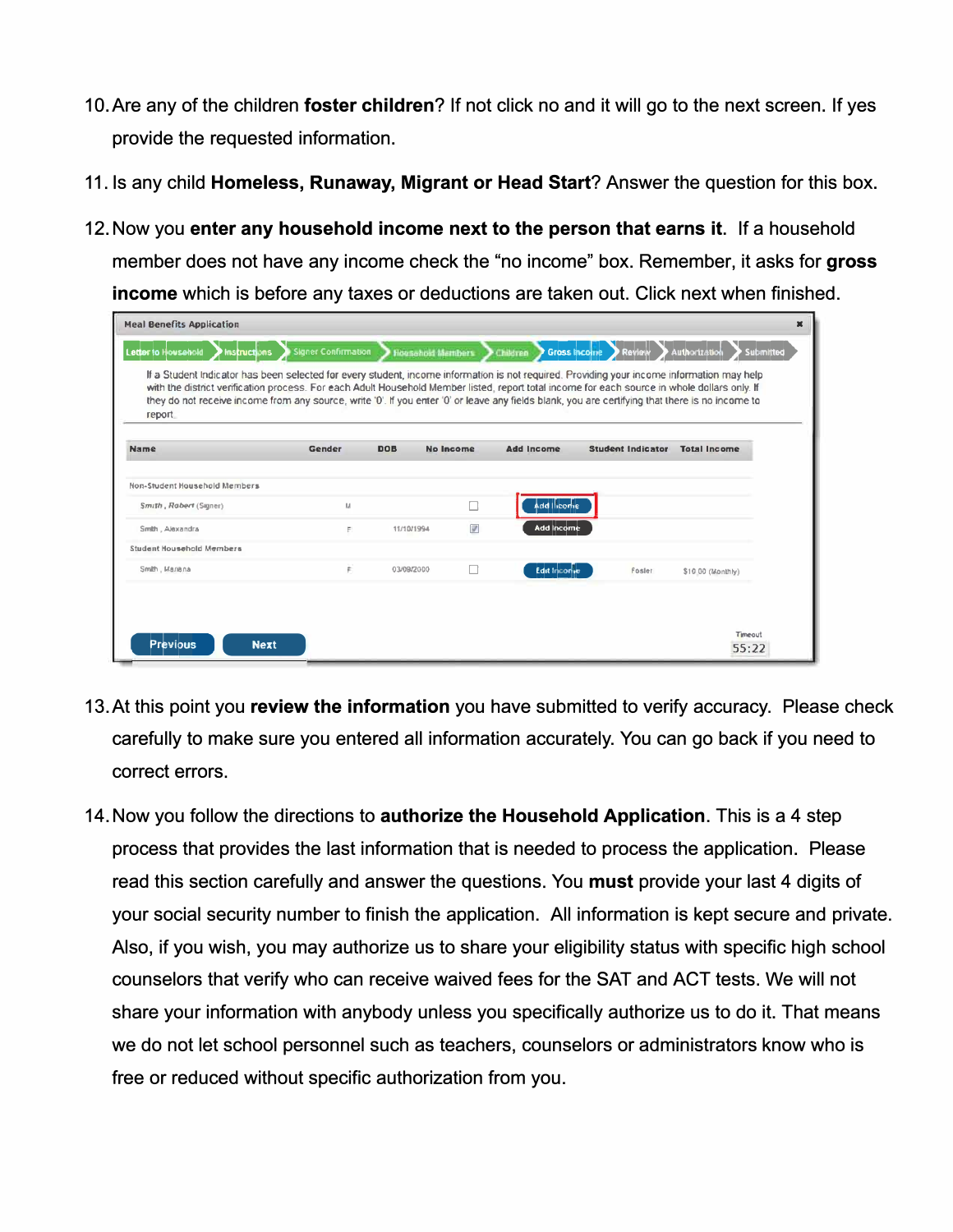| <b>Meal Benefits Application</b>                                                                                                                                                                                                                                                                                                                                                                                                                                                                                                                                         |                            |
|--------------------------------------------------------------------------------------------------------------------------------------------------------------------------------------------------------------------------------------------------------------------------------------------------------------------------------------------------------------------------------------------------------------------------------------------------------------------------------------------------------------------------------------------------------------------------|----------------------------|
| Letter to Household<br><b>Signer Confirmation</b><br><b>Instructions</b><br><b>Household Members</b><br>Children<br>Gross Income<br><b>Review</b>                                                                                                                                                                                                                                                                                                                                                                                                                        | Authorization<br>Submitted |
| You must respond to finsert appropriate options here] and read the authorization statement below. By selecting 'Accept' you agree to the<br>authorization statement and you will be taken to the Electronic Signature PIN entry screen to submit the application.                                                                                                                                                                                                                                                                                                        |                            |
| By selecting 'Decline' you do not agree to the authorization statement, the application will be cancelled and your information will no longer be<br>available. If you choose to 'Decline' you may enter another application at any time.                                                                                                                                                                                                                                                                                                                                 |                            |
| <b>Sharing Information with Other Programs</b>                                                                                                                                                                                                                                                                                                                                                                                                                                                                                                                           |                            |
| If your child is eligible for free or reduced priced meals, he or she may also qualify to receive other benefits. You must give your permission for us<br>to share your child(ren)'s name and meal eligibility status with staff in charge of other school programs.                                                                                                                                                                                                                                                                                                     |                            |
|                                                                                                                                                                                                                                                                                                                                                                                                                                                                                                                                                                          |                            |
|                                                                                                                                                                                                                                                                                                                                                                                                                                                                                                                                                                          |                            |
|                                                                                                                                                                                                                                                                                                                                                                                                                                                                                                                                                                          | OYes ONO                   |
|                                                                                                                                                                                                                                                                                                                                                                                                                                                                                                                                                                          |                            |
|                                                                                                                                                                                                                                                                                                                                                                                                                                                                                                                                                                          |                            |
|                                                                                                                                                                                                                                                                                                                                                                                                                                                                                                                                                                          |                            |
|                                                                                                                                                                                                                                                                                                                                                                                                                                                                                                                                                                          |                            |
| I I do not have a SSN                                                                                                                                                                                                                                                                                                                                                                                                                                                                                                                                                    |                            |
|                                                                                                                                                                                                                                                                                                                                                                                                                                                                                                                                                                          |                            |
| Filling out the Meal Benefits Application does not automatically qualify your child(ren) to receive other benefits.<br>Allow my child (ren)'s name and meal eligibility to be shared with staff in charge of Other School Programs.<br><b>Social Security Number</b><br>The income section of this application has been filled out. You are required to provide the last four digits of your SSN. Please enter the last four<br>digits of your SSN or mark the "I do not have a SSN" box.<br>XXXX-XX-<br>Archimalmatica Continua<br>Decline<br><b>Previous</b><br>Accept | Timeout<br>57:17           |

15. The last thing is to electronically sign the application. You will use the PIN you created earlier to do that. Follow the directions on the screen to finish submitting.

| <b>Meal Benefits Application</b>                                                                                                                  | $\ast$                     |
|---------------------------------------------------------------------------------------------------------------------------------------------------|----------------------------|
| Gross Income<br>Letter to Household<br><b>Household Members</b><br><b>Review</b><br>Instructions<br><b>Signer Confirmation</b><br>Children        | Authorization<br>Submitted |
|                                                                                                                                                   |                            |
|                                                                                                                                                   |                            |
|                                                                                                                                                   |                            |
|                                                                                                                                                   |                            |
|                                                                                                                                                   |                            |
| <b>Apply E-Signature</b>                                                                                                                          |                            |
| <b>Terms of Use</b>                                                                                                                               |                            |
| I understand by entering my E-Signature PIN below I am applying my electronic signature to this document and my electronic signature has the same |                            |
| legal effect and enforceability as my written signature as per [INSERT DISTRICT NAME HERE] policy.                                                |                            |
| Enter your E-Signature PIN                                                                                                                        |                            |
| Do not use E-Signature<br>Forgot your PIN?<br>Submit                                                                                              |                            |
|                                                                                                                                                   |                            |
|                                                                                                                                                   |                            |
|                                                                                                                                                   |                            |
|                                                                                                                                                   |                            |
|                                                                                                                                                   |                            |
|                                                                                                                                                   | Timeout                    |
|                                                                                                                                                   | 59:56                      |

16. After you have submitted the application you may print the confirmation document. The application will be available to our Free Reduced Administrative Assistant who will process it within 10 days, although it usually takes less time than that. You will be mailed a letter informing you whether your students are eligible for free or reduced price meals. Your Parent Portal inbox will also receive a letter. Please make arrangements to continue paying for your child's meals until you hear from us.